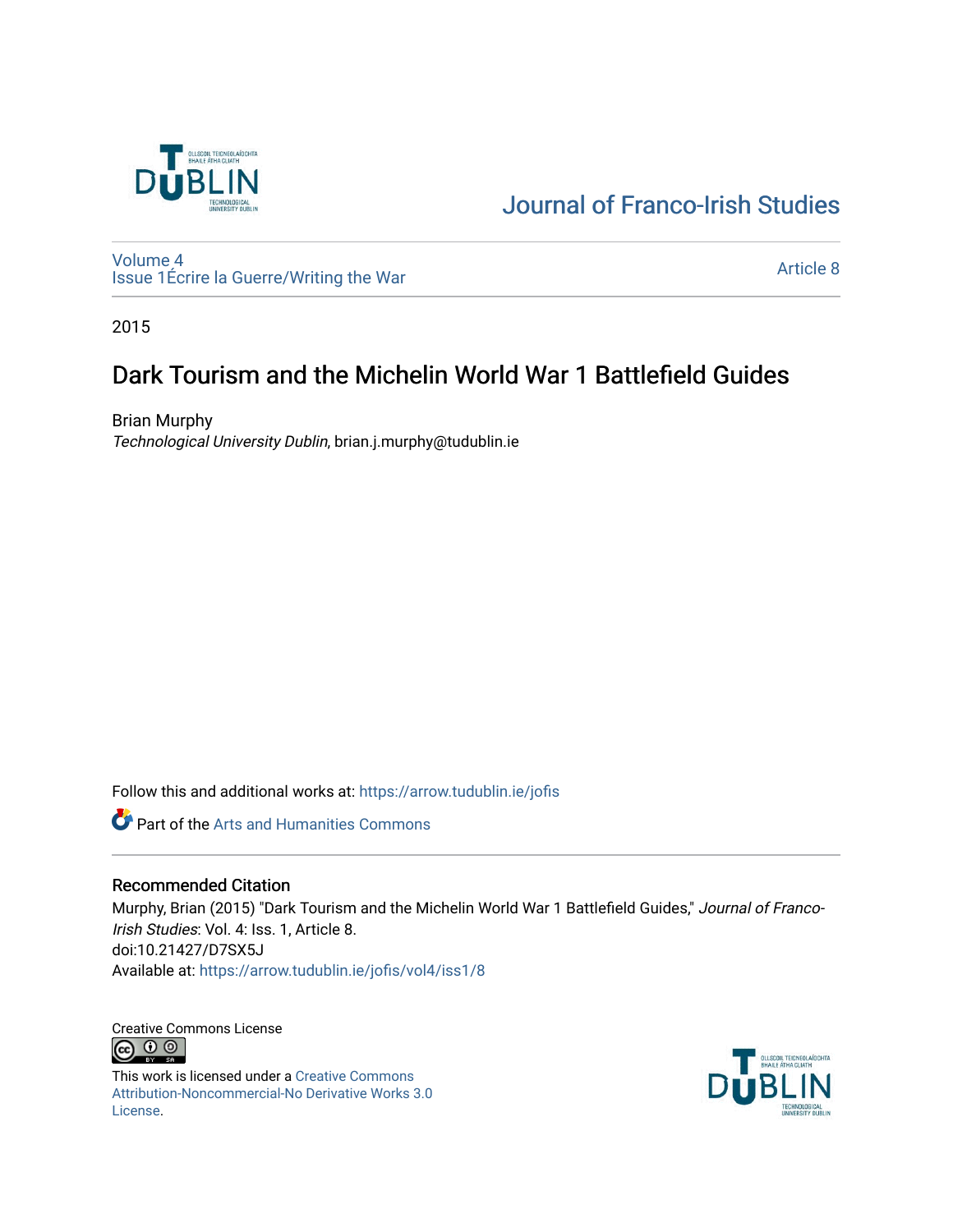### **Brian Murphy**

### **"Dark Tourism" and the Michelin World War I Battlefield Guides**

#### **Introduction**

In 1900 André and Edouard Michelin, owners of the Michelin Tyre Company published a pamphlet to facilitate the drivers of the first motor cars that, at the time, populated the underdeveloped roads of France. It helped inform drivers where they might access a sparse selection of petrol stations, reasonable accommodation as well as the locations of the limited number of qualified motor mechanics that existed at the time. Over the next one hundred years this nascent Michelin guide would develop into the world-renowned series of publications that now offer the traveller an insight into the best restaurants, hotels and tourist attractions the world over. In the hospitality and tourism industry this little red book has become an obsession among culinary artists and gastronomes alike. Gastro-tourists seek out its recommendations. Such recommendations can be contentious. Documentaries have been made casting suspicion on the ethicality of how Michelin awards its stars<sup>1</sup> and arguments regarding such accolades frequently dominate kitchen life. In one tragic case a renowned, three star Michelin chef in France, Bernard Loisseau, took his own life as a result of the mere threat of losing a third star.

What is perhaps less widely known is that Michelin was also responsible for the publication of a series of comprehensive World War 1 Battlefield Guides. These guides were aimed at the early battlefield tourist. The first of these guides was published very soon after the end of the war in 1919.

Thano-tourism is a term derived from the Greek word *Thanatos* which refers to the personification of death. In 1996 Malcom Foley and John Lennon would first coin the more encompassing term "Dark Tourism". According to The Institute for Dark Tourism Research based at The University of Central Lancashire:

Dark Tourism is the act of travel to sites *of* or sites associated *with* death [...] There is a growing body of literature on the (re)presentation and tourist

1

**<sup>.</sup>** <sup>1</sup> *Michelin stars: The madness of perfection, broadcast* on BBC 2, Thursday 11 March, 2010.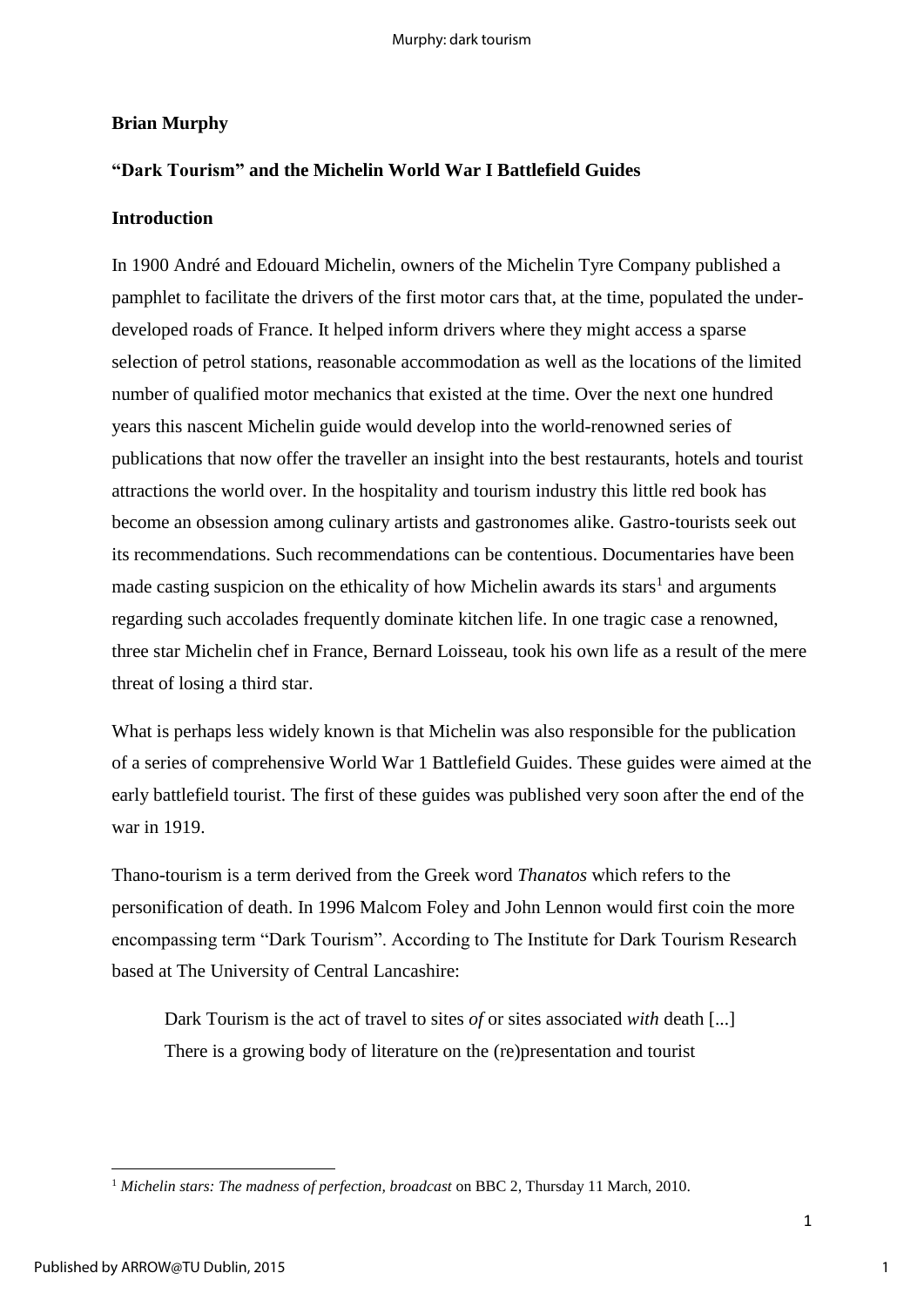experience of 'deathscapes' within contemporary visitor economies. As such, dark tourism is now a recognisable field of academic study<sup>2</sup>

In this article I suggest that the Michelin WW1 Battlefield Guides were an early 20<sup>th</sup> Century example of a written aid to dark tourism.

Sensitivities around death exist in a myriad of different cultures. Lennon and Foley in their seminal book *Dark Tourism: The Attraction of Death and Disaster*<sup>3</sup> suggest that it appears to be acceptable to visit death sites immediately following the events themselves to show respect and to mourn. When one looks at the Battlefield Guides and the speed with which some of them emerged for consumption, at first glance, it seems that their rapid publication goes beyond the bounds of good taste. However what seems like untimely haste through our contemporary lens may have been perceived differently almost 100 years ago. This article discusses two books from the series entitled *Michelin Illustrated Guides to the Battlefields (1914-1918)* both published in 1919. They are *Marne Battlefields 1914* and *Ypres and the Battle for Ypres*. For the purposes of the paper we will refer to the former as the Marne Guide and the latter as the Ypres Guide. We examine how, as an example of dark tourism aids, these guides relate to our perceptions of war and death. The article suggests that such perceptions can in part be sanitised through the use of tourism mediums like these.

#### **Using tragedy to sell more tyres**

Early on in their book Lennon and Foley pose the question

Is it possible that some death sites have become locations (or even, excuses) for service industries supplying conveniently-spaced watering holes, lavatories and retail outlets designed to intervene in the journeys made by visitors through heritages and landscapes?<sup>4</sup>

Both the Marne Guide and the Ypres Guide certainly support this hypothesis when one understands that part of Michelin's original intention in publishing many of their guides was to encourage people to drive the relatively few cars that existed in the early  $20<sup>th</sup>$  century. Their aim was to ultimately sell more tyres in a fledgling motorcar market. It doesn't sit particularly well with us that the purposes of the Battlefield Guides and the later Hotel/

**.** 

<sup>&</sup>lt;sup>2</sup> Available at:  $\frac{http://dark-tourism.org.uk/, %202014}$  (Accessed January 10 2014)

<sup>3</sup> John Lennon and Malcom Foley, *Dark Tourism: The Attraction of Death and Disaster* (Hampshire: Cengage Learning, 2000) p. 5.

<sup>4</sup> Ibid.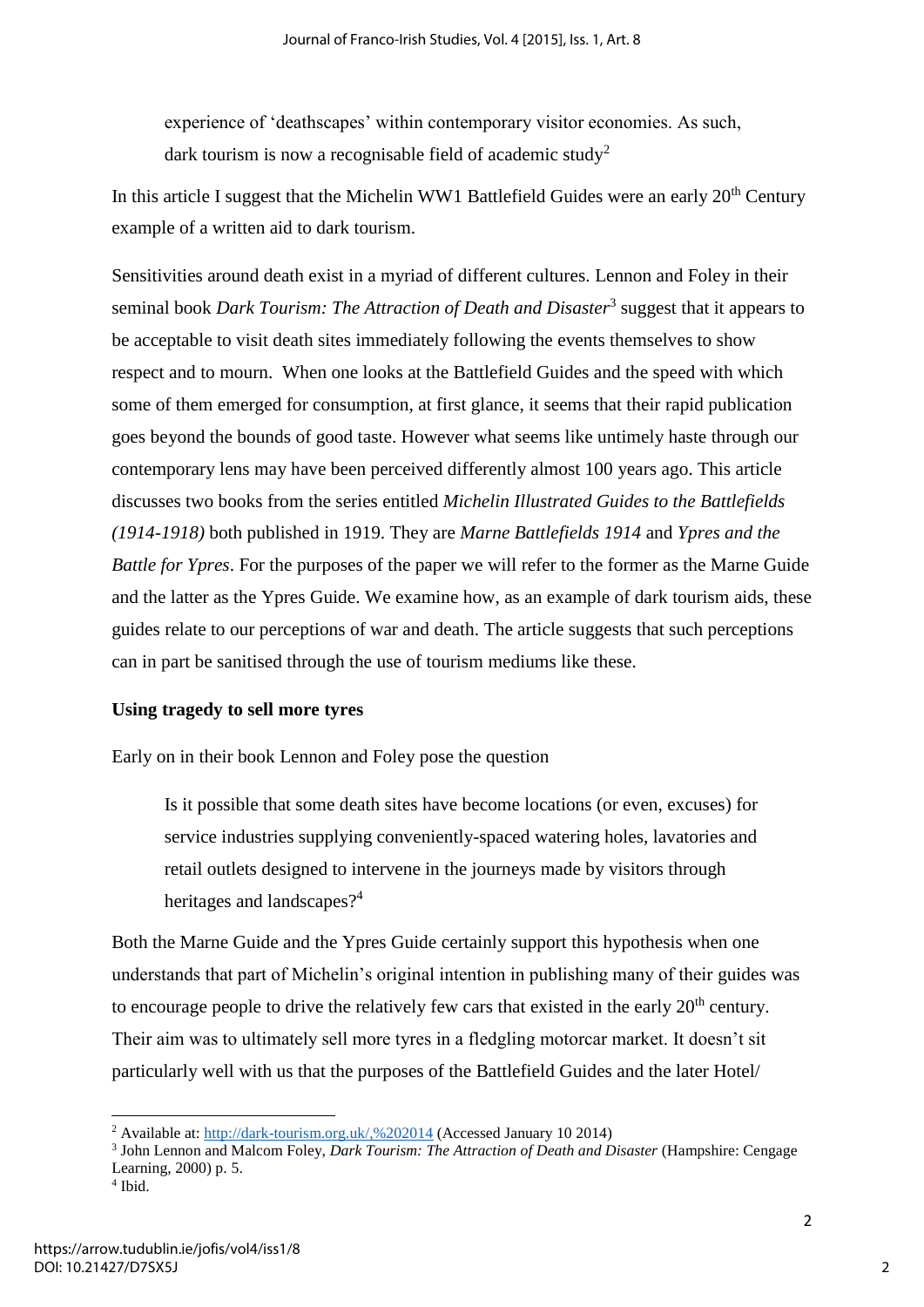Restaurant Guides that we are now so familiar with in an epicurean context might be so closely aligned. It appears to detract from the tragic losses of World War 1 and align the tourist exploration of the war with that of the more frivolous hedonistic purposes of the Michelin Restaurant Guides, which would appear some years later in 1926. The *Association des Collectionneurs de Guides et Cartes Michelin (ACGCM)* recognise this link:

*Michelin des Champs de Bataille sont donc bien les précurseurs des Les Guides Illustrés guides touristiques qui apparaîtront en 1926 et qui, aujourd'hui, ont toujours autant de succès.* 

The Illustrated Michelin Battlefield Guides are thus indeed the precursors of the tourist guides which later will appear in 1926 and which, today, always have so much success <sup>5</sup>

The Michelin Battlefield Guides had a lot of publishing success. According to the ACGCM approximately 2 million were sold. There were 46 different titles in varying languages produced between 1919 and 1938.<sup>6</sup> The two volumes discussed here offer both a detailed overview of the history of particular battles and also a comprehensive tourist itinerary. They also contain some commercial elements within certain volumes that advertise Michelin products such as tyres and maps along with reference in places to the Michelin war effort. Though it is beyond the scope of this article, these dedications and references pay tribute to the Michelin workers who died during the war, not to mention the hospital that the company founded and funded as part of its war effort.

Some of those titles published in the series include the following:

*L'Yser et la Côte Belge* (The Yser and the Belgian Coast)

*Ypres et les Batailles d'Ypres* (Ypres and the Ypres Battles)

*Lille Avant et Après la Guerre* (Lille Before and After the War)

*Arras et les Batailles de l'Artois* (Arras and the Artois Battles)

*Les Batailles de Picardie* (The Picardy Battles)

**.** 

<sup>&</sup>lt;sup>5</sup> Jean-Louis Le Bail. Available at : $\frac{http://www.acgem.com/}{http://www.acgem.com/}$  (Accessed 20 February 2014)

<sup>6</sup> *Association des Collectionneurs de Guides et Cartes Michelin* Available at<http://www.acgcm.com/>(Accessed 20 February 2014)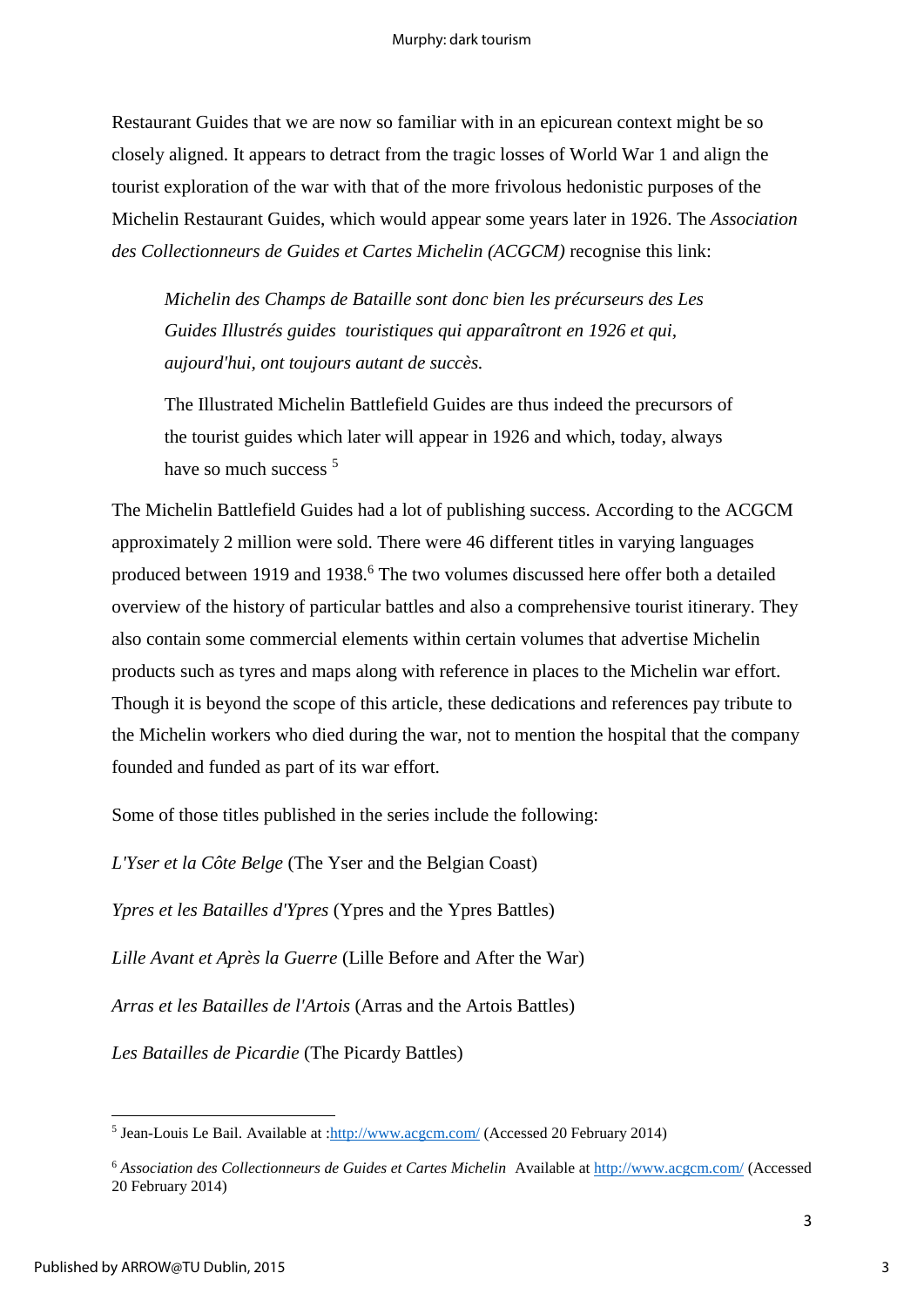*Les Batailles de la Somme* (The Somme Battles) *Les Batailles de la Marne 1914* (The Marne Battles 1914) *Le Chemins des Dames* (The Ladies' Way) *Reims, et les Batailles pour Reims* (Reims, and the Battles for Reims) *Les Batailles de Champagne* (The Champagne Battles) Les Batailles de Verdun (The Battles of Verdun)<sup>7</sup>

#### **Dark tourism motivations**

It is difficult to imagine now the mind-set of the first battlefield tourist who drove the villages, towns and cities of both the Marne and Ypres in the very early years after the war. According to James Power writing on First World War.com:

Almost as soon as the Great War [came to an end](http://www.firstworldwar.com/features/armistice.htm) in November 1918 visitors flocked to the battlefields; either out of curiosity or to visit the grave of a loved one, or even sadder, to visit the general area where a loved one fell and whose remains had not been found. Some had even made the journey whilst the war was still being fought. The Michelin Tyre Company was one of the first commercial companies offering guided tours to the battlefields of France (Somme) and Belgium (Ypres).They published a guide to the battlefields in 1919 (yes - 1919!) with fascinating pictures of the recently abandoned battlefields with all the material of warfare still littering the battered shell pocked landscapes<sup>8</sup>

These books acted as both guide and motivator for their trip. In general the reasons for tourism travel can be many and varied. Standard tourism texts offer numerous theories on motivations for travel from the innate desire to experience and learn about different cultures to more basic needs for achieving relaxation. Reasons for dark tourism are of course linked

**.** 

<sup>7</sup> Available at :[\(http://www.passioncompassion1418.com/bibliotheque/english\\_Guides.html\)](http://www.passioncompassion1418.com/bibliotheque/english_Guides.html) (Accessed 22 February 2014)

<sup>&</sup>lt;sup>8</sup> James Power is managing director of the non-profit [Somme Battlefield Tours Ltd](http://www.battlefield-tours.com/) based in the U.K. and has contributed extensively to First world war.com. Available at :<http://www.firstworldwar.com/tours/firsttours.htm> (Accessed 3 August 2014)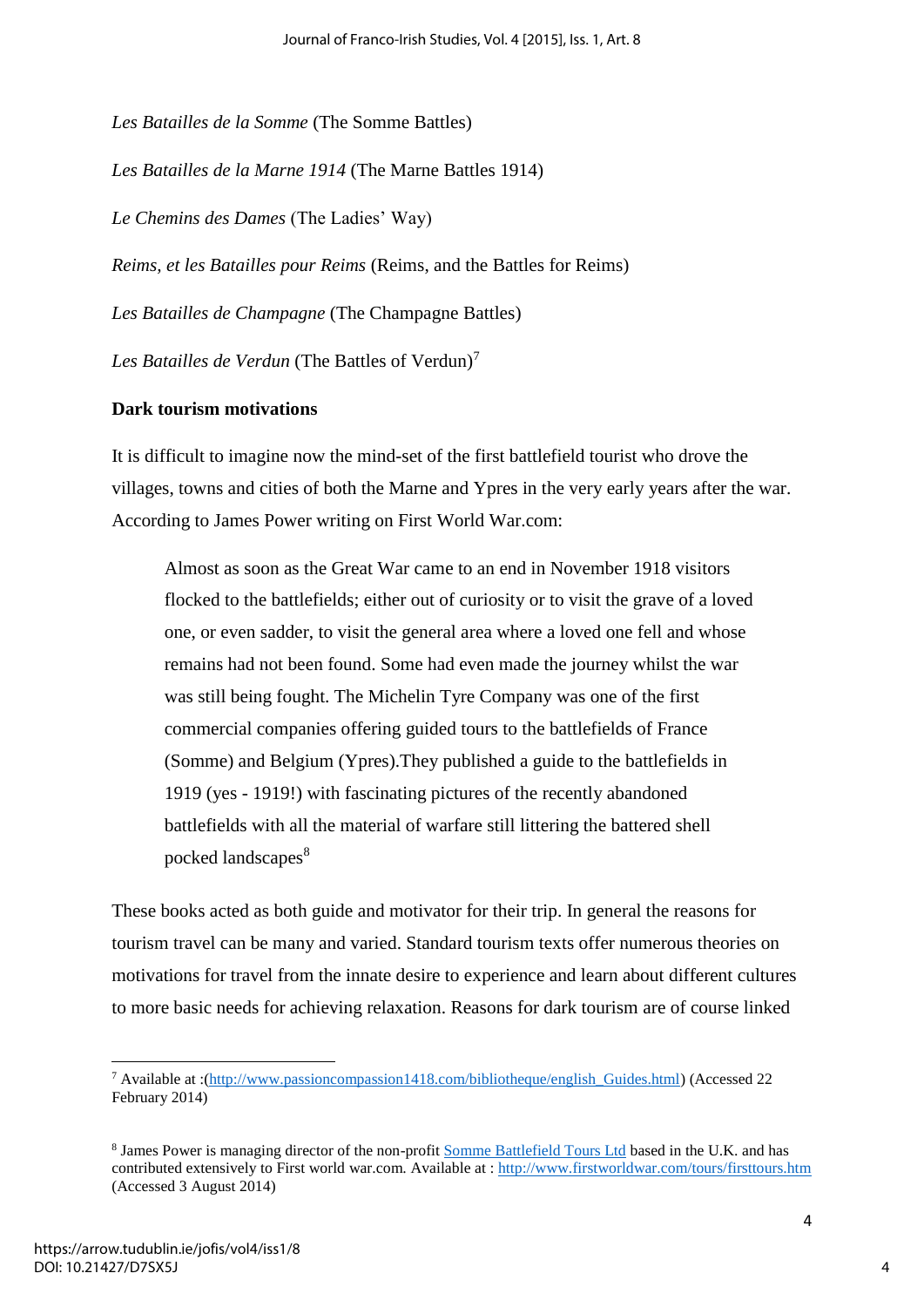#### Murphy: dark tourism

but many see additional motivations that can be somewhat more complex. Death sites associated with war probably constitute the largest single category of tourist attractions in the world.<sup>9</sup> The Michelin Battlefield Guides certainly form part of this dark tourism narrative.

While dark tourism is usually associated with a defined period in history it is often the case that the tragedy was of such a scale that it continues to impact on modern society. Stone cites Tarlow who defines dark tourism as "visitations to places where tragedies or historically noteworthy death has occurred and that continue to impact on our lives".<sup>10</sup> It is clear from the attention and coverage that World War 1 has received since its conclusion how its impact continues one hundred years on. There are other less dramatic examples of dark tourism closer to home. On a much smaller scale we have the example of the Belfast's Black Taxi Tours which incorporate substantial elements of dark tourism into their varied itineraries. Though scale opposites of the dark tourism spectrum, an interesting comparison can be made between the almost irreverent attitudes displayed in the context of both our battlefield guides and the current review information around Belfast's Black Taxi Tours.

The Marne Guide is interesting in the way it positions the text. It starts in an appropriately sombre tone indicating that some of the information in the guide was gathered "even before the smoke of battle had cleared away".<sup>11</sup> The author is keen to emphasise the seriousness of such an itinerary when he suggests that "the contemplated visit should be a pilgrimage; not merely a journey across a ravished land. Seeing is not enough, the visitor must understand".<sup>12</sup>

However there is also evidence of what some might describe as near irreverence in the tone of the latter part of the forward:

[...] ruins are more impressive when coupled with a knowledge of their origin and destruction. A stretch of country which might seem dull and uninteresting to the unenlightened eye becomes transformed at the thought of the battles that have raged there. The wealth of illustrations and authentic map [...] offer the

**.** 

<sup>9</sup> Philip Stone and Richard Sharpely "CONSUMING DARK TOURISM: A Thanatological Perspective", *Annals of Tourism Research,* Vol. 35, No. 2, p. 574, 2008.

<sup>&</sup>lt;sup>10</sup> Philip Stone "DARK TOURISM AND SIGNIFICANT OTHER DEATH: Towards a Model of Mortality Mediation" in *Annals of Tourism Research*, Vol. 39, No. 3, p. 1568, 2012.

<sup>11</sup> Foreword of *Battle-Fields of The Marne 1914* (New jersey: Michelin et Cie, 1919) p.7. Available at: [https://archive.org/details/michelinguidetob00mill,](https://archive.org/details/michelinguidetob00mill) (Accessed 5 June 2014)

 $12$  Ibid.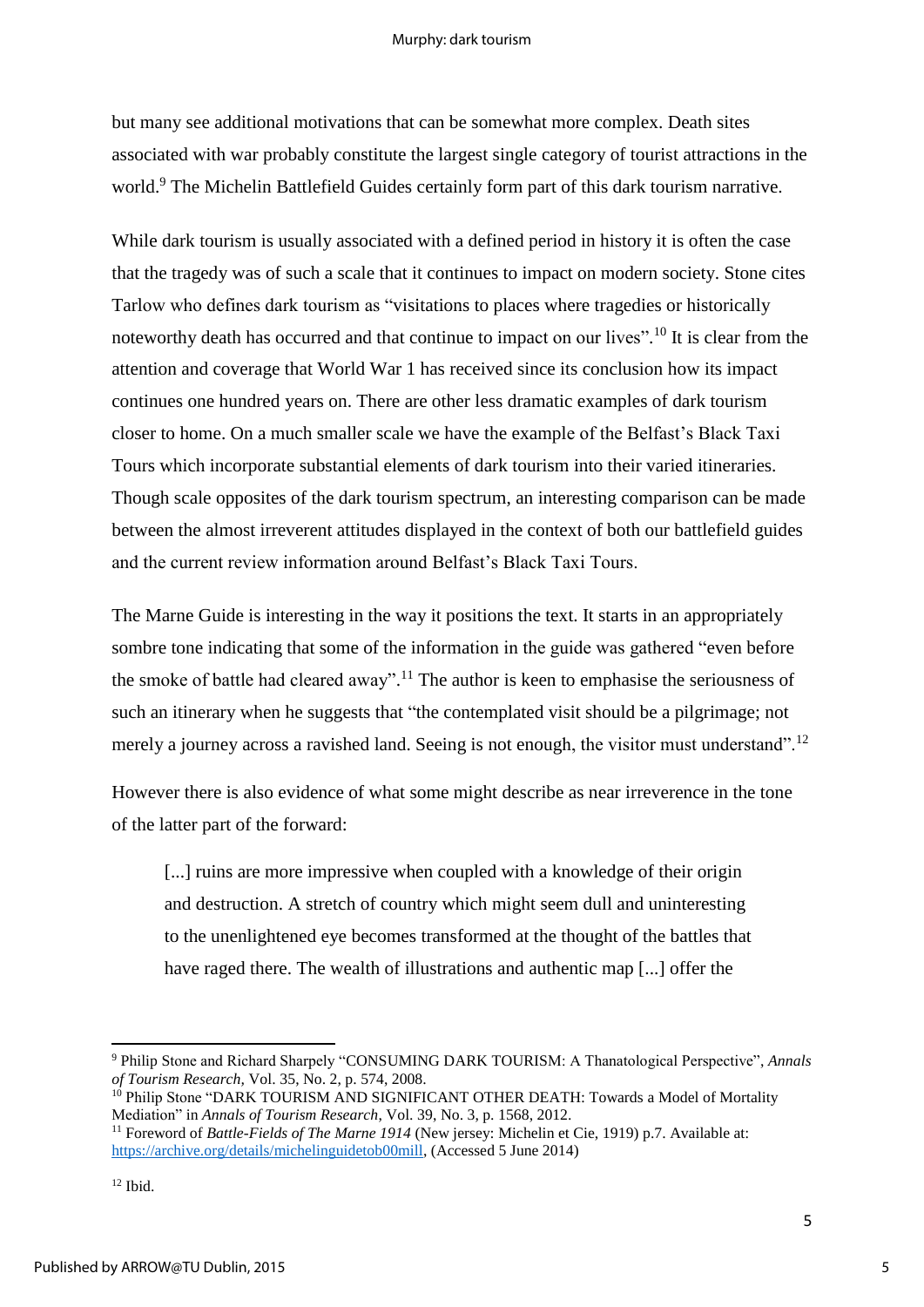prospective tourist a most interesting study, preliminary to a very instructive and delightful journey beneath the sunny skies of France<sup>13</sup>

A comparison might be made here with the Belfast black taxi tours, where one tour company itinerary suggests:

As well as the murals and peace wall, we cover the Crumlin Road jail and court house. Witness to killings, bombings and escape attempts, These Victorian buildings have been a major part of Irish history for over 160 years. Convictions, imprisonment and even executions are in evidence within the buildings $14$ 

Another black taxi company lists some customer reviews on their main website which suggest a comparable irreverence of sorts considering the nature of the tour:

The best way to see Belfast, especially the wall murals and Shankill Rd and Falls Rd.

The best tour I have ever taken.

An unbelievable experience. Lonely Planet was spot on! Excellent.

A great tour. The guide made is so personal. Better than a cold bus.

A fun tour and lots of information. Exactly what we wanted.

Brilliant - the whole family was in the taxi. It rained though!

The best tour you will ever take.

The murals were so amazing - great city<sup>15</sup>

These examples suggest a tension between the more frivolous tourism element of dark tourism and the tragic reality of the subject matter. It might be suggested that the very publication of the battlefield guides as a tourism aid helps to sanitise the tragedy of war to a sometimes already removed observer. The Belfast political tours do the same thing for some of their clients.

**<sup>.</sup>**  $13$  Ibid.

<sup>&</sup>lt;sup>14</sup> NI Black Taxi Tours. Available at :<http://www.niblacktaxitours.com/belfast-political-tours/>(Accessed 24 May 2014)

<sup>15</sup> World Famous Black Taxi Tours of Belfast. Available at :<http://www.belfasttours.com/reviews.htm> (Accessed 24 May 2014)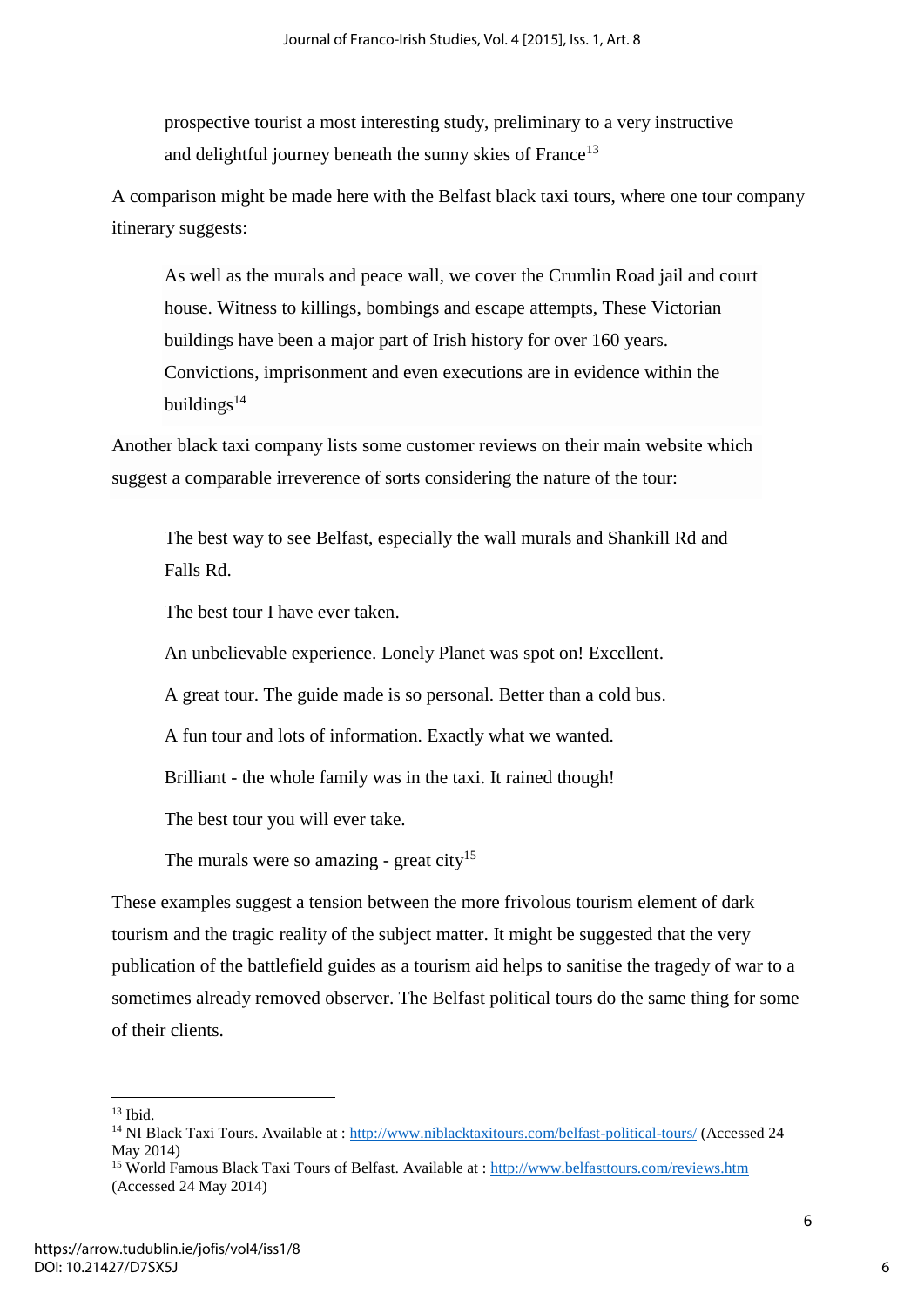#### **Modern media and the sanitisation of violence**

In a chapter entitled "Instances of Dark Tourism" Lennon and Foley devote a section to the concept of global communication technologies. They discuss how global technology in the form of film footage of the 1963 assassination of John F. Kennedy provided a blueprint for later coverage of death and the aftermath. The authors argue that coverage of Kennedy's assassination was an example of "shrinking time and space" brought about through the use of communications technology of the time. They propose that the sinking of the Titanic "equally illustrated the technological possibilities of global communications in its time in that it was one of the first real global events due to its impact upon news media worldwide". <sup>16</sup> The later influence of movies, music and books has led to these events becoming major dark tourism attractions in their own right. Their representation through the media technologies of the time did, it could be argued, help distance and, in a sense, sanitise death in the eyes of the dark tourism consumer.

Both Michelin Battlefield Guides also offer us their own version of such death sanitisation through print and photography. Much of the imagery used is stark in both books. The *Marne Guide* in particular has additional impact in that it also includes many personal accounts of local people's war experiences. For example it includes an account given by one Mr. Chartry, *Procurer de la République*, who was held prisoner by the Germans. He recounts over the next two pages how he was taunted and beaten by his captors in their belief that he was lying to them regarding the riches of his town Coullummiers.<sup>17</sup> Another example in the Marne Guide details the rough treatment endured by the villagers of Sompuis located between Chalons and Vitry Le François.<sup>18</sup> However, because they are communicated through a touristic medium, such events and imagery are often tempered by the benign language of tourism, e.g. itinerary, directions, history of particular locations and artifacts. The photographs in the Ypres Guide offer a number of extremely stark, before and after shots showing the reality of the ravages of war. And yet a number of these photos feature the tourist guide's car which, it could be argued, helps act as a "sanitising buffer" between the tragedy of war and the tourist's gaze.

**.** 

<sup>16</sup> John Lennon and Malcom Foley, *Dark Tourism: The Attraction of Death and Disaster* (Hampshire: Cengage Learning, 2000) p.17.

<sup>17</sup> *Battle-Fields of The Marne 1914* (New jersey: Michelin et Cie, 1919) p.139.

<sup>18</sup> Ibid, p.235.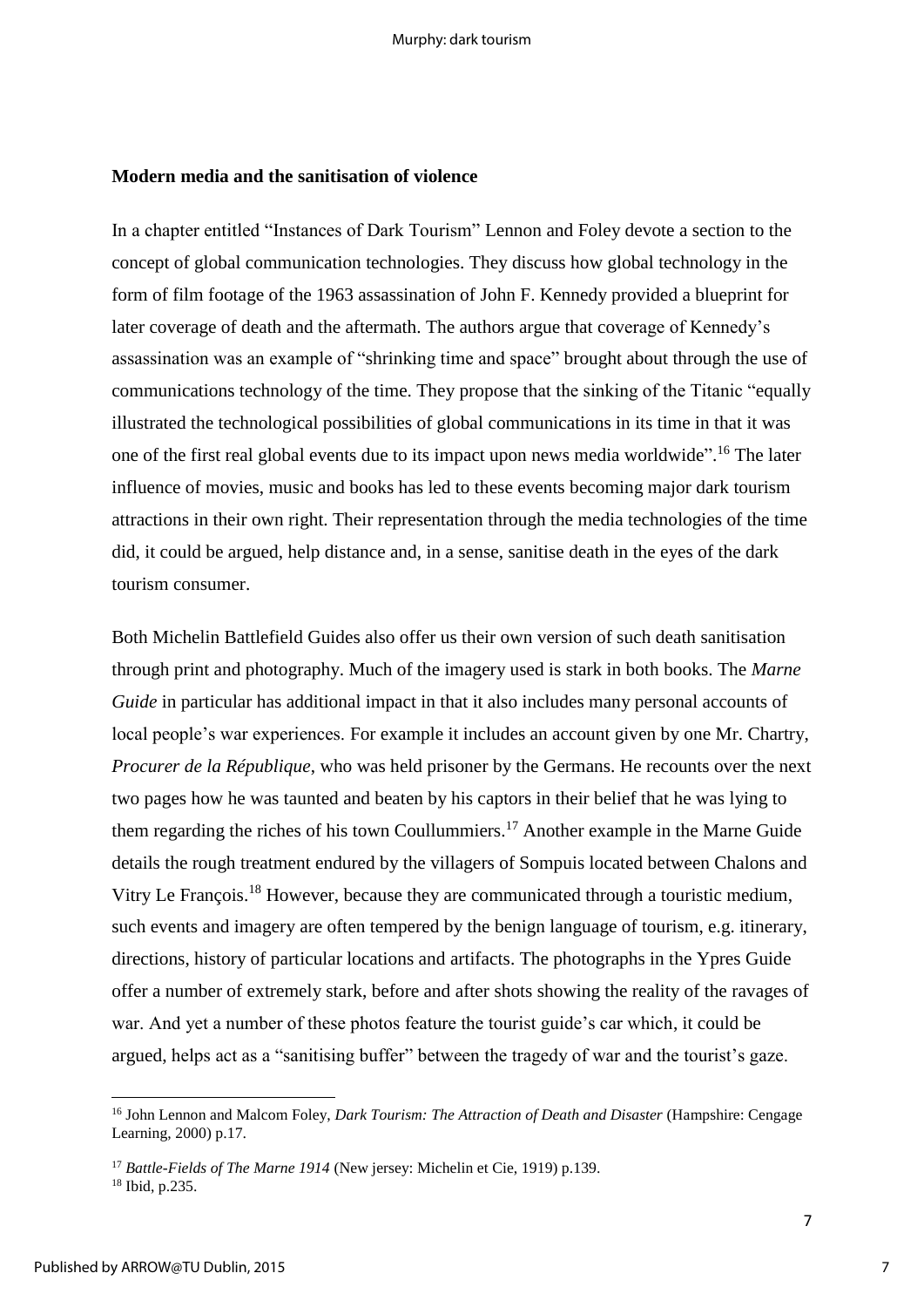The car appears incongruous in many photos as it helps illustrate directions for the tourist to take in an otherwise war-ravished land. The inclusion of the car along with the usual touristic language of a guide help distance the tourist and allows them to feel very much apart from the war-scape. Though we now fully understand the utter devastation of the Great War, one could argue that the guides helped translate the tragedy of war into a more sanitised version for those who may have visited soon after the devastation occurred.

### **Conclusion**

Dark tourism, as a concept, has been around for many years and the "touristic packaging of death has long been a theme of the morbid gaze".<sup>19</sup> However, it is only in more recent years that an academic field has built up around the area. By publishing these early battlefield guides The Michelin Company presents us with an early  $20<sup>th</sup>$  century example of how the realities of war were communicated to a particular audience. They show us how perceptions of that reality have the potential to be altered by the medium used, in this case a tourist guide. The availability of the motor car and the subsequent publishing of these books provided a vehicle for the dark tourist's gaze that hadn't really existed before. Those wealthy enough to drive a motor car were presented with the opportunity to view at close quarters the devastation of war in a pre-television age. As we have seen, an argument can be made that the existence of tourism guides such as these can help the tourist interpret that devastation in a more acceptable manner. We have seen more contemporary instances of dark tourism close to home in the form of the Belfast black taxi tours, where again we have proposed that death has to some degree been sanitised allowing the tourist to observe at first hand very dark periods of recent history while still remaining aloof and at a considerable distance from the events themselves. The two guides discussed here provide us with unique examples of the portrayal of war in the early  $20<sup>th</sup>$  century. There are many other types of portrayal through media of the time such as newspaper commentary, early cinema reels, poetry and historical writing. Many of these portrayals have been accused of providing a particular slant on the war and, though not immediately obvious, it appears that the Michelin guides discussed here are no different. They present the dark tourist with an accurate depiction of what went on in the war, and yet I would argue that that this depiction is sanitised by its portrayal through the medium of the tourism guide. Timing is also important and the fact that the guide emerged so

**.** 

<sup>&</sup>lt;sup>19</sup> Philip Stone "DARK TOURISM AND SIGNIFICANT OTHER DEATH: Towards a Model of Mortality Mediation" in *Annals of Tourism Research*, Vol. 39, No. 3, p. 1565, 2012.